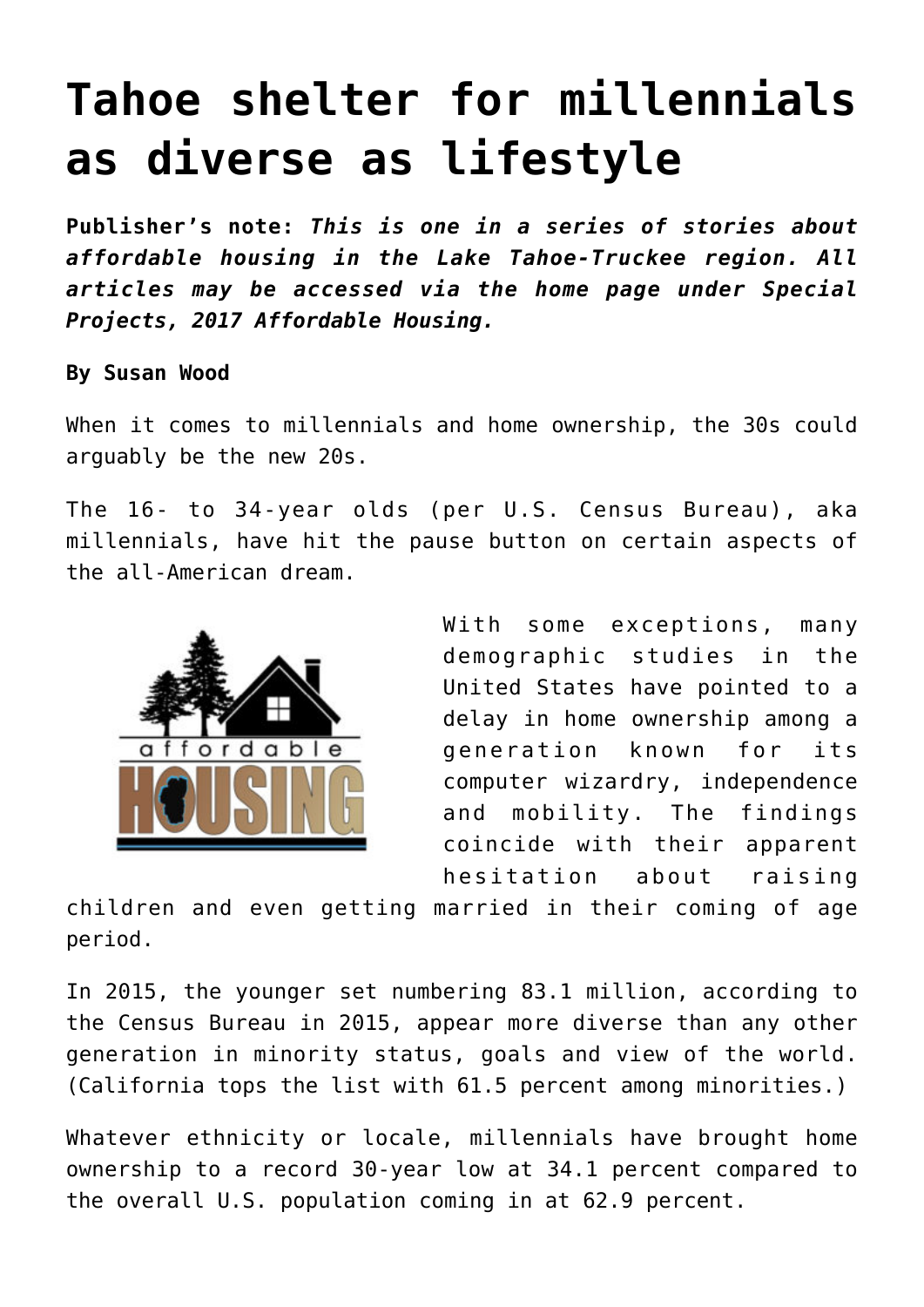Despite the generation splitting that number in half, Business Insider among other observers keeping a close eye on the demographic group, reports that 65.3 percent of these youth associates buying a home with the American dream. That's the plan for a majority when the time is right.

## **Timing is everything**

The waiting by millennials says as much about their view of social norms in the world and rejections of climbing the corporate ladder as their income status and cautious optimism about the nation's finances.

Millennials are less likely to get married as they're coming of age than previous generations. According to the Pew Research Center, only 42 percent of millennials were married and living with their spouse last year. In 1963, that number exceeded 80 percent.

Moreover, the majority of millennials  $-56$  percent  $-$  was childless. By contrast, more than half of Gen Xers and Baby Boomers reared children at that similar stage of life.

Alongside mounting student loan debt, sources like SmartAsset have cited labor market opportunities as a key factor in jumping into life-altering moves. Millennials were hit hard by the recession of 2009, which ran parallel with a weak jobs recovery in subsequent years. Then, there's simply a lack of desire early in life to sign on to a spouse or children, much less being roped in to such a large investment like a home.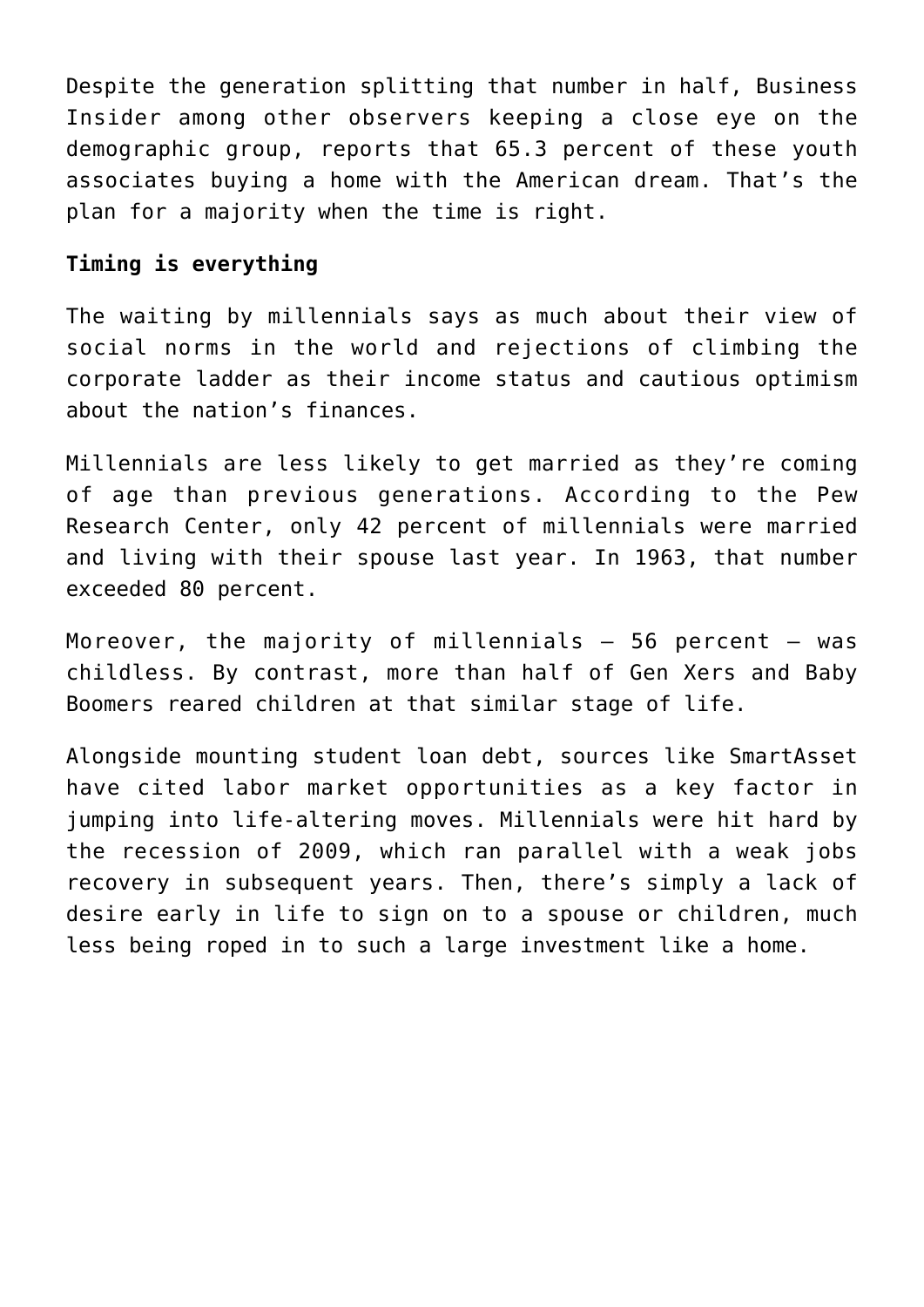

Brianna Biller is making ends meet by subletting her rental to tourists via Airbnb. Photo/Susan Wood

## **Home is relative**

"Because a lot of us entered the workforce during the recession, I don't know anything but living paycheck to paycheck. We're overworked and underpaid," Brianna Biller told *Lake Tahoe News* while in her rental off Pioneer Trail.

Biller works in sales for Sierra-at-Tahoe at a job she loves in paradise. The 29-year-old knows the ropes. She grew up in Tahoe and left to attend a performing arts school to become an actor.

She's resided in a few different living arrangements here, including sharing space with her best friend in a place she affectionately referred to as the "ghetto in the meadow." The term plays right into the longstanding nickname for Tahoe housing – "poverty with a view."

Tahoe is known to test the will of even the steeliest of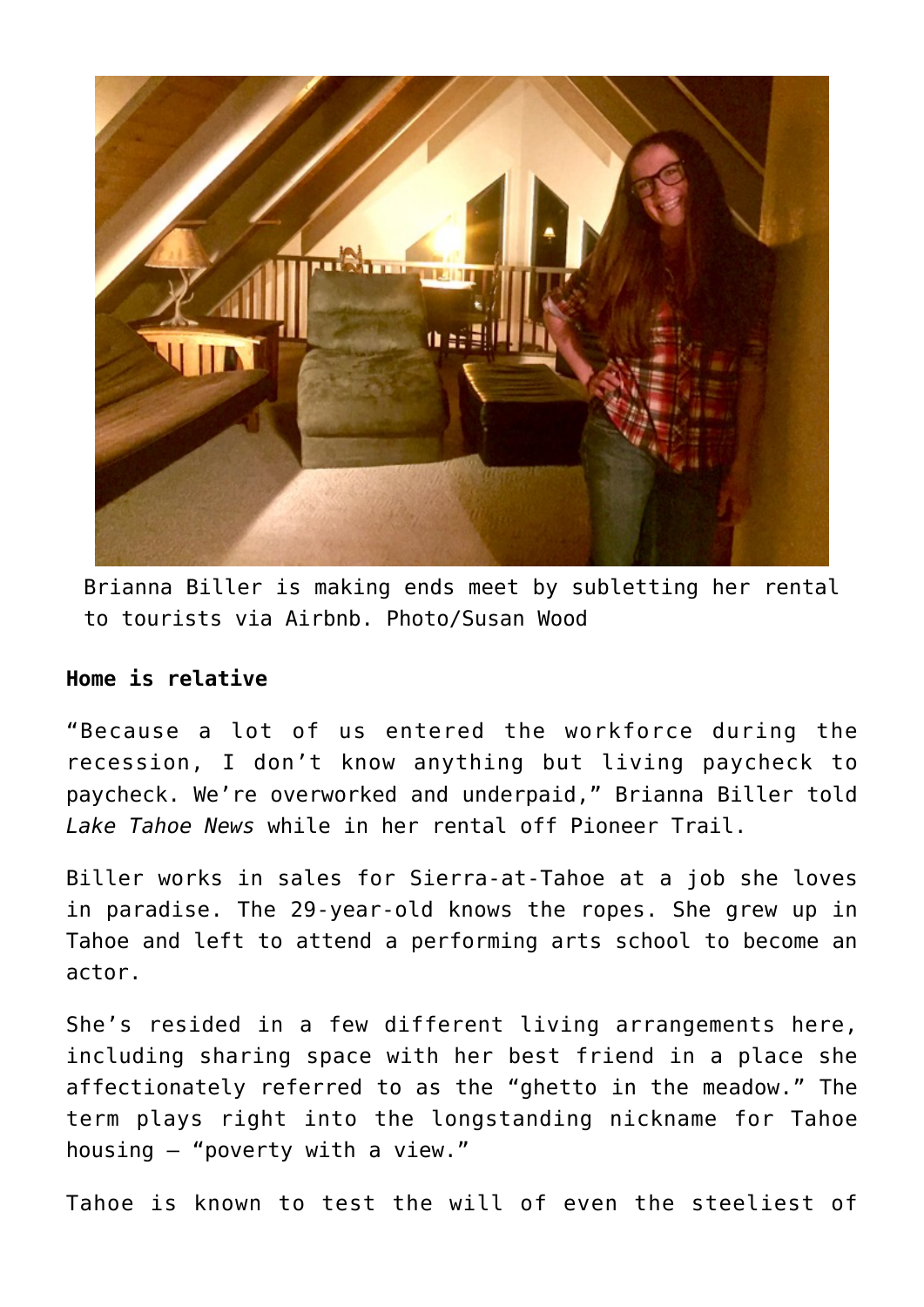residents. For years, ski resort employees would bunk up, sometimes 10 people to a house to make ends meet.

With such a low inventory of rentals, those not buying a home are forced to stand in long lines to compete for places. Biller recalled going to an open house and seeing prospective renters standing there "with folders" to sell themselves. To top it off, scams exist. She later found her place because she knew the right person.

"I can't do (permanent) roommates anymore. One of them turned the heater on and left the window open," she said in disgust. "It's just stuff like that."

But good rentals aren't cheap.

#### **A light bulb was turned on**

Biller discovered the clear advantage of her generation's advancements in the digital age.

She rents out her upstairs loft on Airbnb, the increasingly popular online home sharing website. She has renters but on a temporary basis, most often on the weekends because who doesn't want to visit Tahoe?

Biller has found a lifestyle so pleasing: "It makes me want to open a hostel."

She established a little seating area similar in looks to the front lobby of a bed and breakfast. She assembled a binder full of hikes, bike rides and other activities visitors may partake in while they share a roof with her for a few days.

"I love waking up here and hearing people laughing in the morning," she said.

Plus, money is not the concern it was.

"Now I can afford good wine," Biller said.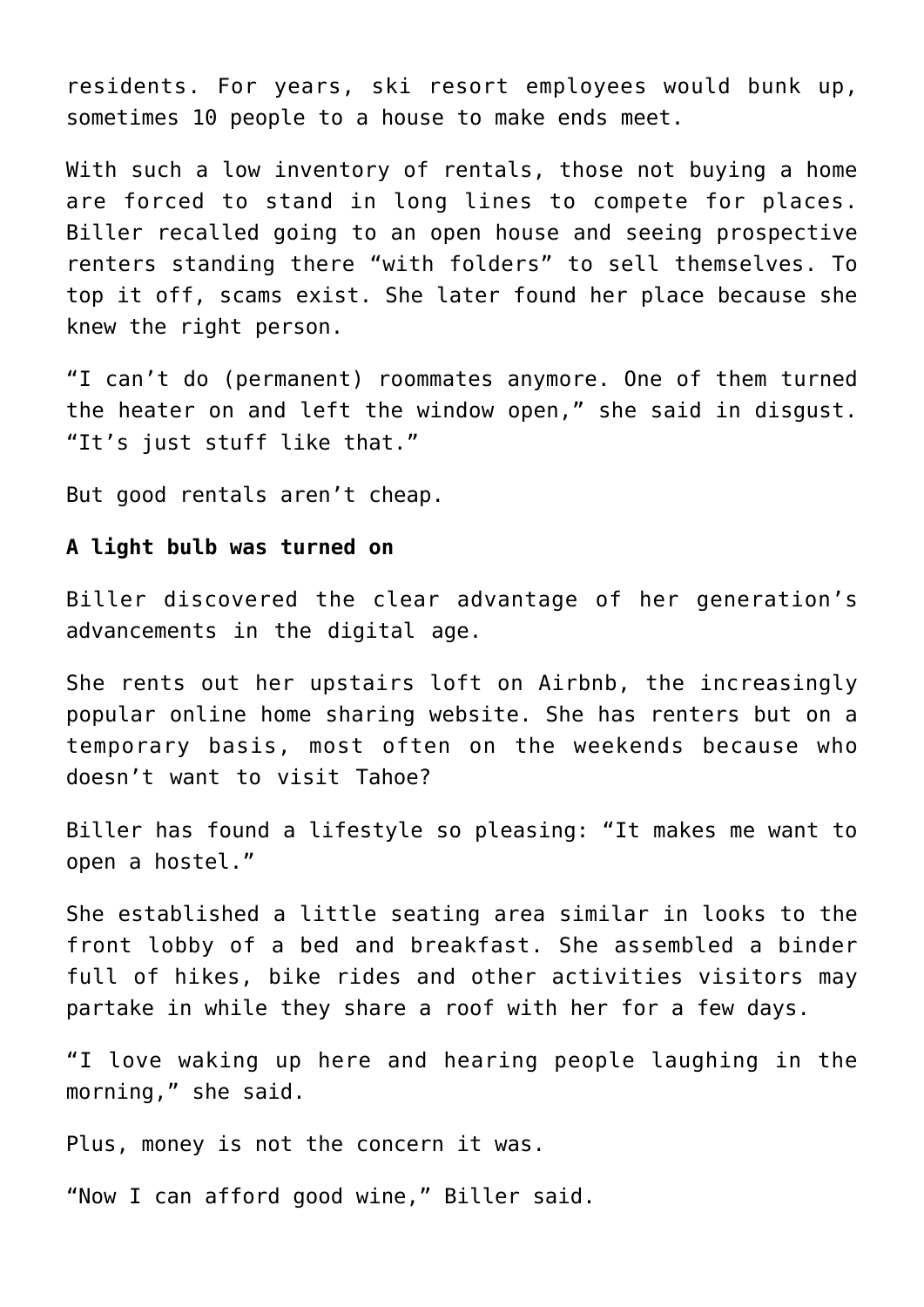This is the lifestyle Biller wants, even though living through the recession has been challenging. Nonetheless, millennials have learned to do what they need to do to pay the bills, given their diverse views of the working world.

"My generation is getting creative in getting corporate America dethroned. Our generation is all about the experience and not collecting stuff," she said. "This is our generation's response to wasted resources."

Smart, single and savvy, this Tahoe woman doesn't necessarily buy into a certain protocol of falling into line.

"Not everyone has to have kids. I have no desire to chase that ideal and move up to a bigger house," she said.

Instead, her golden retriever Cody fills in the gap nicely. They love romping in the woods steps from her humble abode.



Dondra Biller and Ryan Elson are new homeowners on the South Shore. Photo/Susan Wood

## **Stages and outcomes vary**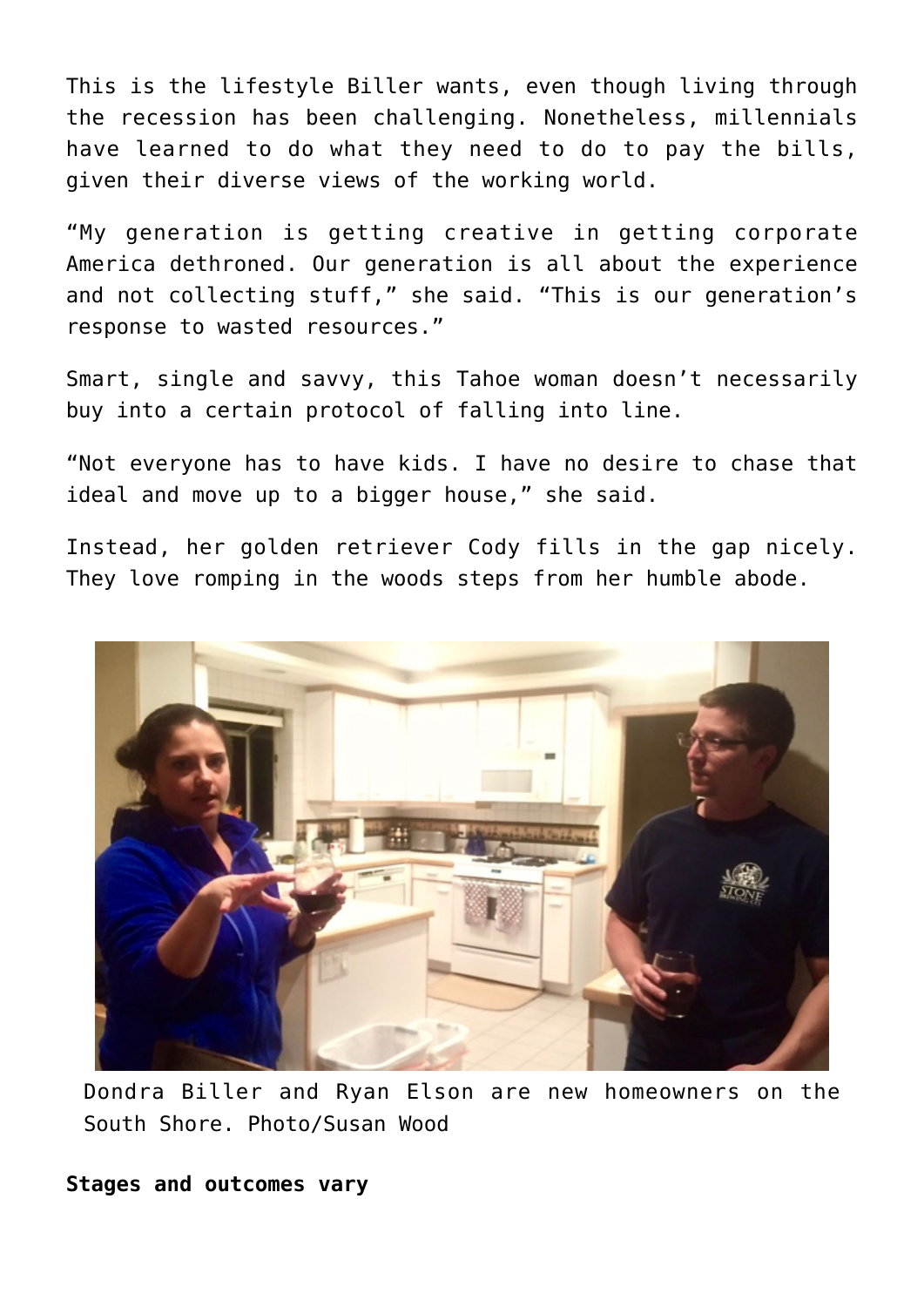Biller's sister, Dondra, 30, returned to Tahoe a few months ago after a stint in Colorado, but she took on a different living arrangement.

She bought a home here with her 35-year-old husband, Ryan Elson, and got a job in her environmental science discipline selling water quality products for General Electric.

"I look at working for corporate America as a means to an end," said Dondra Biller, who travels a region and calls Tahoe her work-home base. "Colorado was nice, but I really wanted to live in Tahoe."

The Earth science/oceanography major met Elson in Santa Cruz. She graduated from college in 2009.

Like her sister, Dondra's attitude about being responsible with money but skeptical about what it can do were somewhat formed by the financial crash and consequential ailing jobs market.

"One thing that has shaped the millennials is we literally came out of the age of recession. For me, I keep waiting for the other shoe to drop," she said.

"We wanted to buy a house so we could do what we want with it," said Elson, who works for Bentley Nevada in engineering.

The two rely on each other greatly in a world filled with insecurity, doubt and mistrust. While they're being creative with their home, creating life in their household might be on hold.

"A lot of my friends have the pressure to be perfect like having a child," Biller said.

Instead, they're focusing on their careers and want to contribute to their community.

"Millennials want everyone to have what they need. We're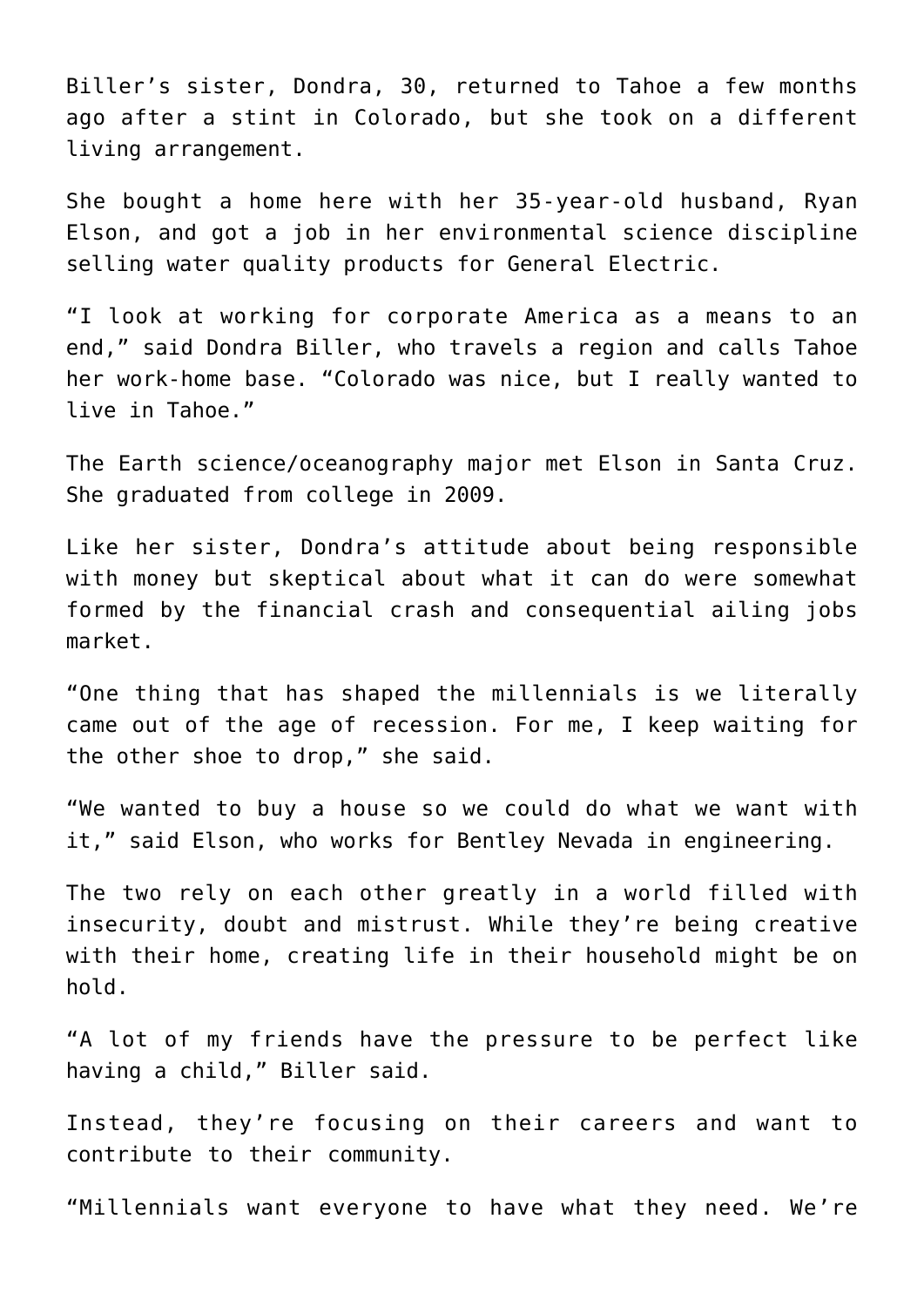willing to pay for the greater good," she said. Call it a new sense of socialism.

"In Tahoe, things crashed, but came back. Still, we don't buy into that you must have kids and the bigger house. Millennials are not stuck on that at all. We can make our lives what we want them to be," said Biller, noting how the couple wants to develop an energy-efficient home.

And like Brianna, Dondra stated they're well aware of a lack of short-term housing and good-paying jobs "but we were hellbent on being in the community here."

## **Think globally, act locally**

The Biller sisters aren't the only ones who grew up at Lake Tahoe and returned upon leaving the nest.

Many say Tahoe has a draw.

Millennial Devin Middlebrook reinforced this notion. At age 27, he has a job in the basin at the Tahoe Regional Planning Agency.

Having graduated in business and sustainability at Chico State in 2007, Middlebrook is now using his studies to protect the lake he grew up loving. This is so appropriate, given his friends and family are here.

Still, Middlebrook wanted to be independent. He shares a home with his girlfriend, something he admits he's "lucky" to be able to do.

"Tahoe was always home. I always had a plan to come back," he told *Lake Tahoe News.*

Having endured the recession while in school, he crossed his fingers he would find a job here. He returned in 2012, going to work for the Tahoe Resource Conservation District before landing the job at TRPA.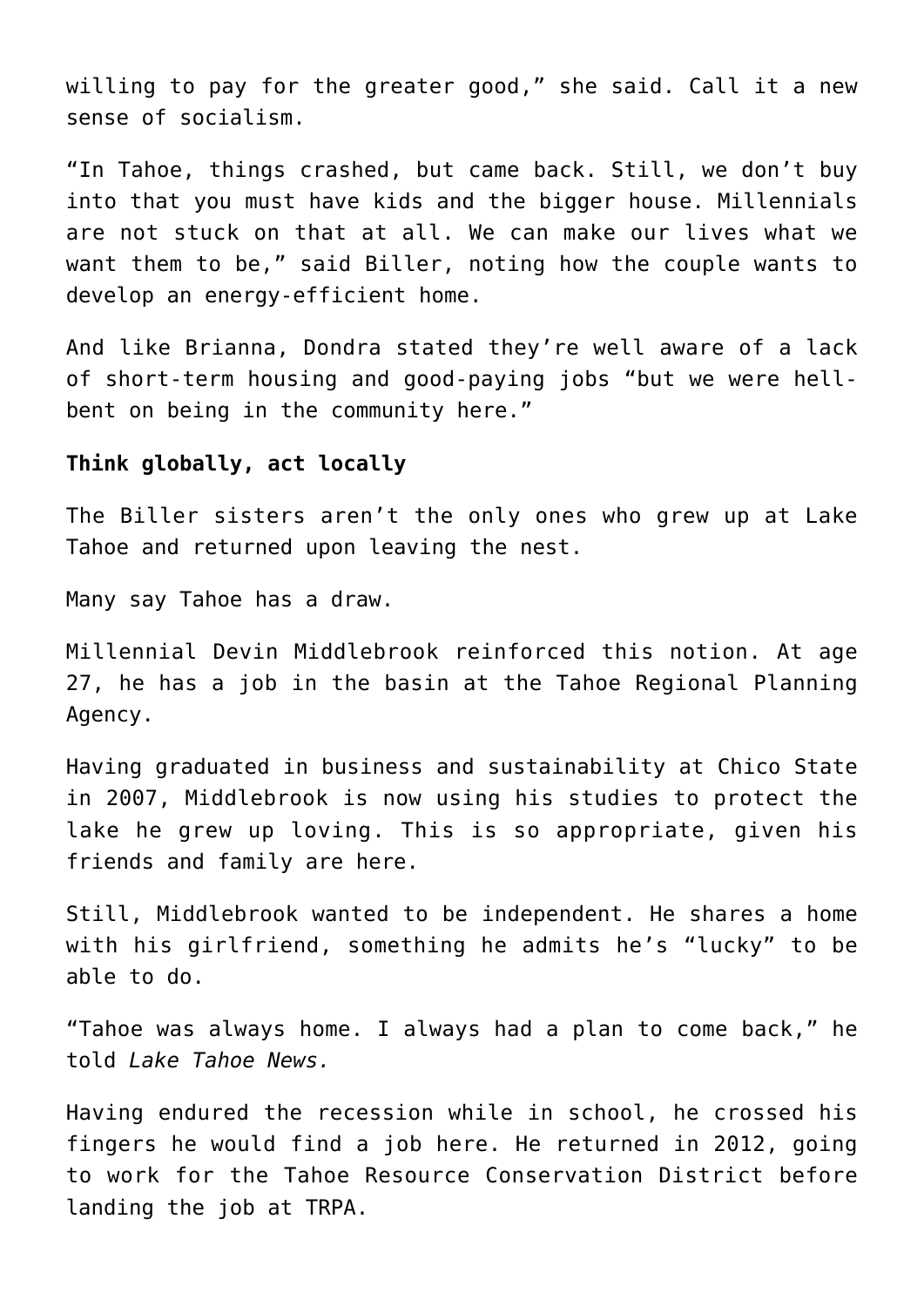"Tahoe can be very tough on young people. I had my parents' house to come home to. Some are not as fortunate," he said.

Middlebrook recalled how a friend had to move away because she couldn't find a place that would take a dog.

"It's a humble house (we have), but it gives us what we need," he said. "You don't make a ton of money here, but that's the trade off of experiencing life in Tahoe."

And there lies the common denominator expressed by numerous millennials. It's all about the experience – not the prestige.



Jamie, Annika and David Orr are living the Lake Tahoe dream. Photo/Provided

## **Seize the day**

One could say David Orr understands this better than most.

Bucking the millennial tradition of delaying marrying and having kids, Orr, 33, prides himself on establishing a life for he and his wife, Jamie, 35, and their daughter Annika, 5, within a one-mile radius.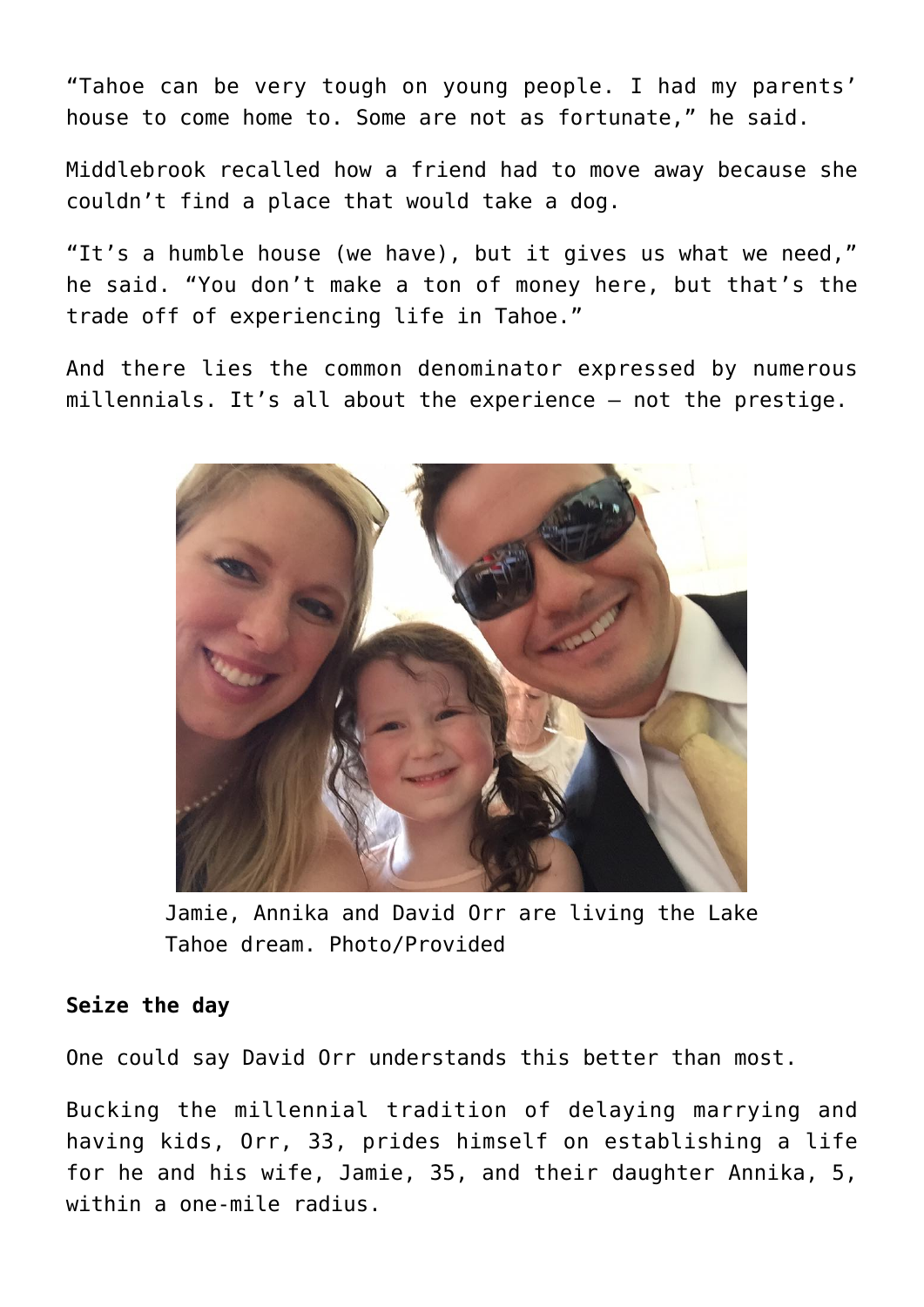Again, living is about seizing the most out of it  $-$  opposed to wasting time, for example sitting on a freeway in the San Francisco Bay Area to get to a corporate office.

Orr had that life and shows no plans of returning. In fact, he's taking all those idea-building brain cells and creating a sense of community for not only his family, but for others.

He opened Tahoe Mountain Lab on Harrison Avenue with his wife as a way to provide a commercial space for the mobile worker. He recently expanded the operation to the restaurant at the top of the Heavenly Mountain Resort tram.

He's seen his fair share of what's being referred to as "digital nomads" in his generation. Those workers provide a service online and can live and work anywhere to accommodate most any whim.

"The old ideals are in question. It's the experience that's important – not collecting possessions," Orr told *LTN* that he's come to realize about his age group. His claim echoes the Biller sisters' assessments.

Of course, everybody's different. However, he has noticed a disproportionate number of millennials choosing to move around without having an anchor on their heels.

"Most millennials these days don't want to be tied to a mortgage," he said. "If they are buying homes, they don't want a ton of space."

There's a movement going forward that bills those modular spaces used commercially and personally as the wave of the future.

"At the Mountain Lab, there's a place where we're trying to solve problems in our lives besides being in these four walls," he said, motioning to the building he's running. "It's designed to spur the South Shore economy."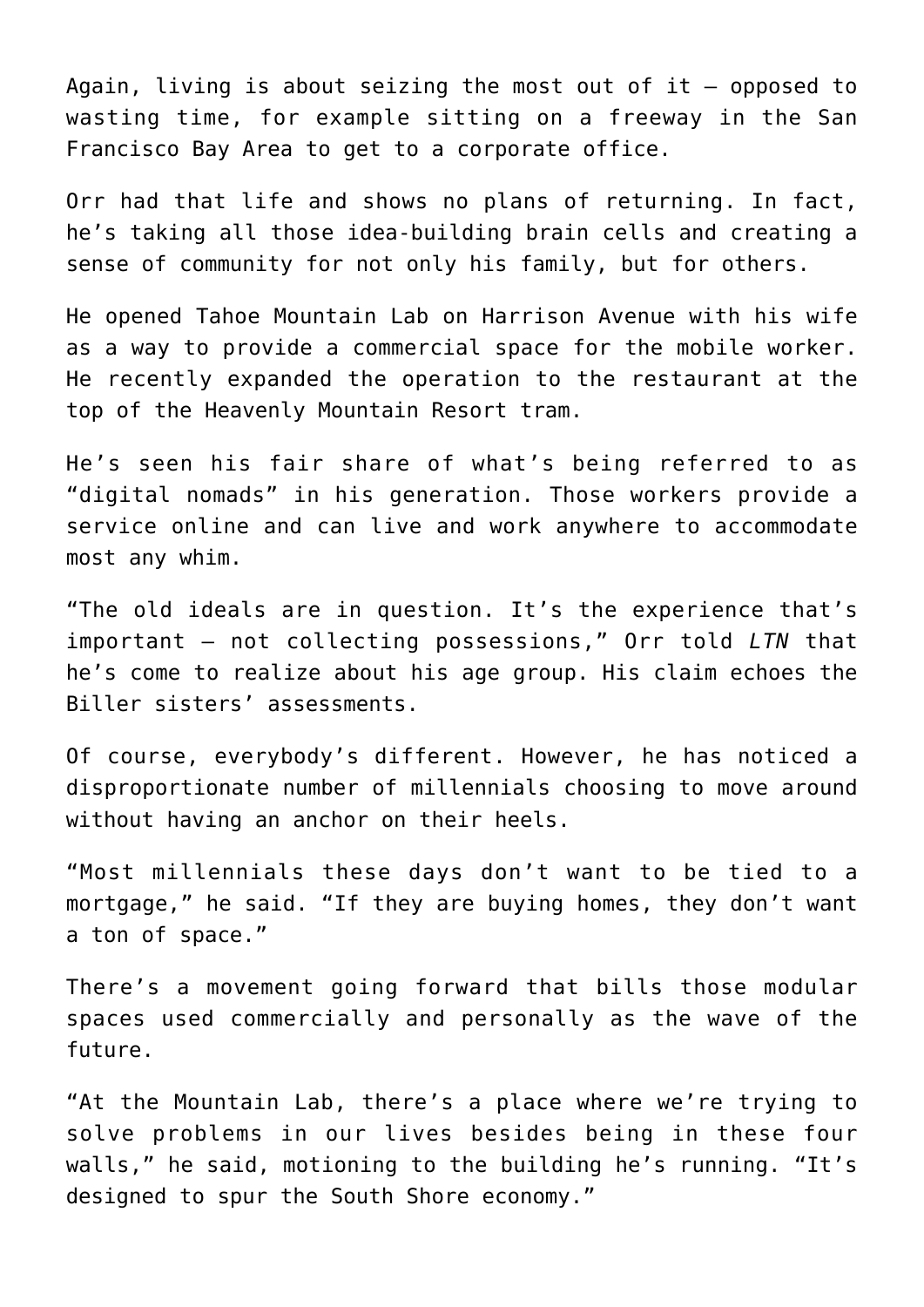The Mountain Lab houses many business professionals just needing ample, minimal office space. There are attorneys, financial consultants and real estate agents. The building remains full.

Orr would like to see the commercial idea in other buildings expand into living spaces. Developing this further would take a lot of effort, especially given regulations and the structural layout of Tahoe.

But this is a new day, with a new groundswell to accomplish progress.

"There are experience-driven places, and that's what makes Tahoe special. That's why the millennials are moving here," he said. Orr almost sounds like a prophet when he talks about his vision for the South Shore.

# **It's all part of a cycle**

South Lake Tahoe Association of Realtors spokeswoman Theresa Souers has seen many trends as a longtime Realtor in this market area.

She's noticed a slight uptick about the latest adult generation buying homes, but not necessarily a huge increase.

"I am noticing my kids' friends coming back," she said.

Of those who do, some will get their parents to co-sign like the Gen Xers did – while the Baby Boomers are downsizing in their moves.

"Those that can't afford the high rents, buy," Souers said. "Today, millennials are yesterday's Gen Xers."

Some like the Orrs made their mark in the lucrative Bay Area and can afford it by utilizing their highly demanded computer programming skills and creative sense.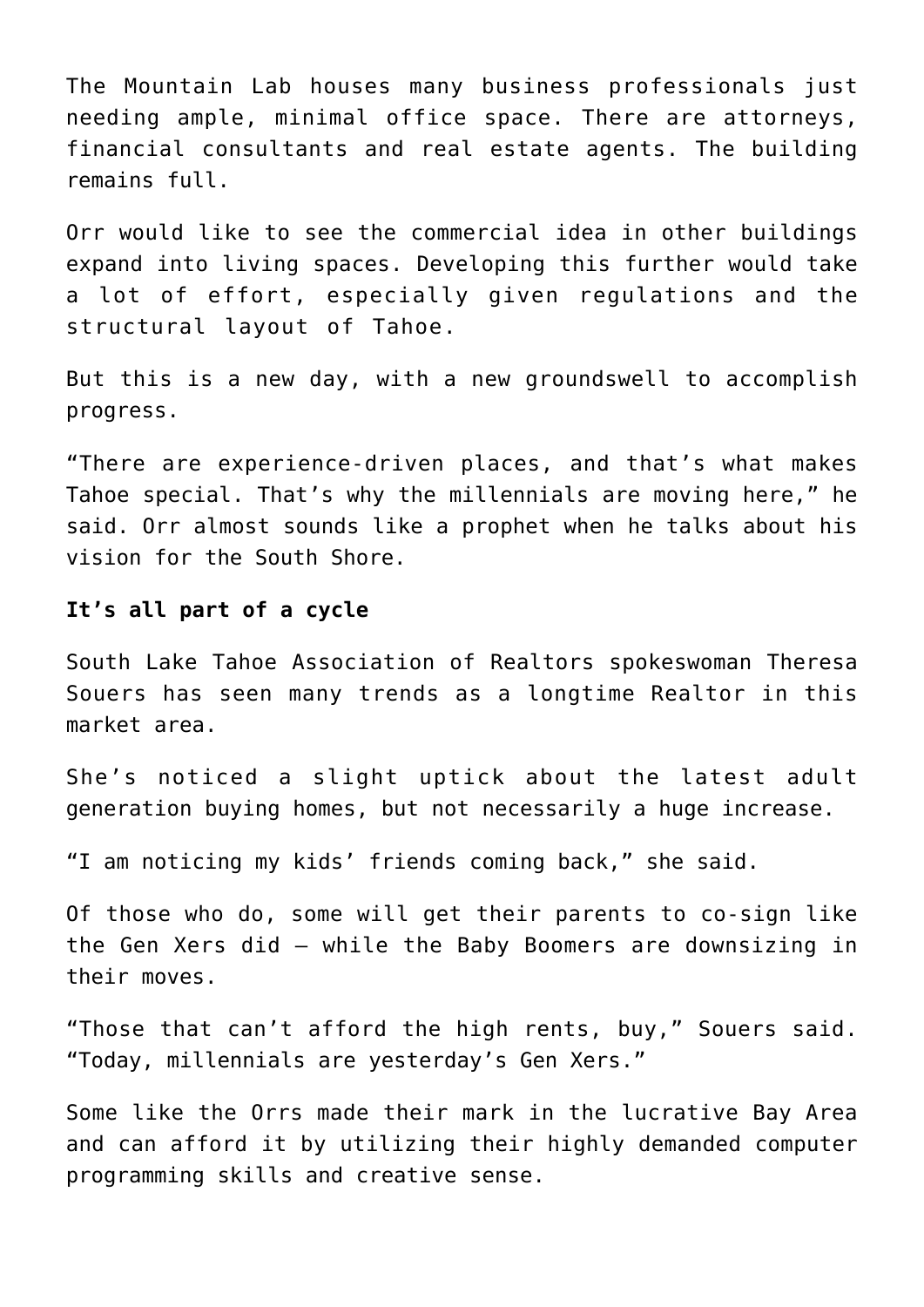Beyond housing, Souers has also seen a rise in the number of small businesses popping up with a young influence at the helm. These businesses are providing products and services that are unique. Even with the companies that have been around town for a while, there's a sense of more profitability to be had.

It's only a matter of time when more millennials buy into that dream of owning a home, if anything because their "experience" may become more grounded in home and hearth.

Zillow and Realtor.com are predicting 2017 will be the year it all turns around as millennials make the plunge. Estimates indicate that home prices will increase by 3.9 percent, according to a Reuters report. Realtor.com believes much of the sales will be driven by that age group.

Of the top 10 metropolitan areas in the United States, Sacramento ranks No. 4 with a projected sales growth of 4.9 percent. Perhaps, there could be spillover to Tahoe.

#### **The state of home ownership needs a jolt**

Making the big move into home ownership is long in coming for millennials – especially in California. Just ask Troy Matthews.

The 32-year-old South Lake Tahoe man admits that if he and his wife had not qualified for a USDA loan through El Dorado County with no down payment required, they'd be renting.

"For a lot of millennials, that's an issue. We just don't have the money," he said, comparing Tahoe to major cities like Los Angeles and San Francisco. "If we lived there, I guarantee you we would not own a home."

Matthews works for Tahoe Youth & Family Services and is the civic engagement chairman of the Tahoe Regional Young Professionals, a social group at 250 members strong and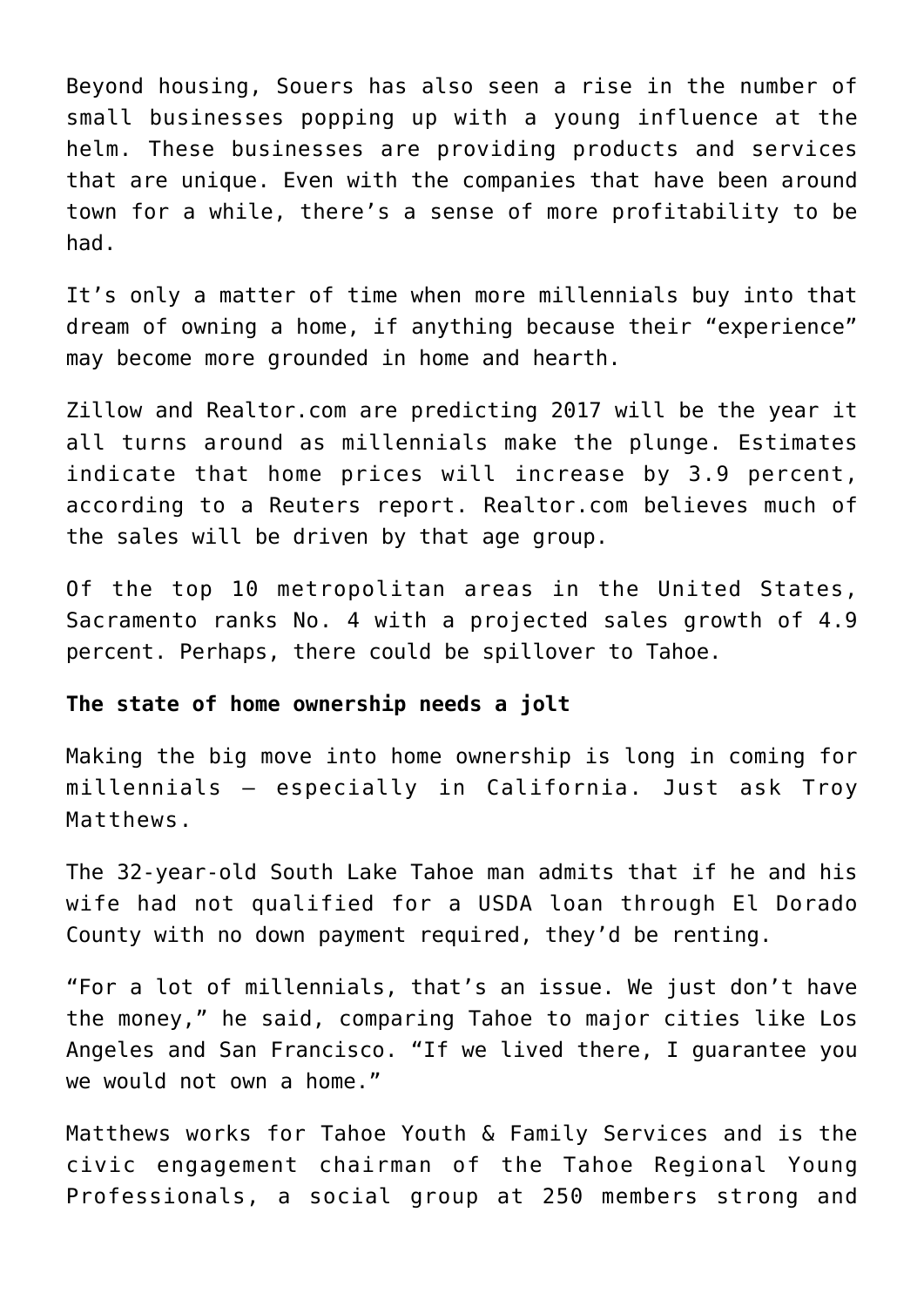growing.

He's witnessed other young professionals struggling with the same challenges.

Matthews understands the interest in waiting for the bigger milestones in life. He just got married a few years ago and has no children.

"Many millennials don't want to be tied to mortgages. Renting offers mobility, and we came out of the recession," he said. "It's really hard to save money."

Putting away the down payment with home prices what they are may seem like a daunting task for someone entering the housing market. But their sheer numbers in the population carry clout.

That's why the California Association of Realtors is studying the demographic.

"A lot of them are living at home for various reasons – with a lot hit by the recession," CAR spokeswoman Lotus Lou told *LTN.*

In its 2016 Millennial Survey, CAR discovered that 44 percent of millennials live with their family. The household annual income rounds out at \$49,000 a year. With that money, CAR found out millennials in the Golden State plan to buy in the next five years. Half rent now because "they cannot afford to buy," according to the survey.

Notably, "an affordable home price would be the No. 1 motivator" to get millennial renters to turn the key. In the meantime, 10 percent of California millennial respondents have used home sharing services such as Airbnb.

"The Lake Tahoe real estate market is very desirable for cost and also lifestyle. You can't buy a house in the (San Francisco) Bay Area for under \$300,000, let alone a home that's at the base of a ski resort, close to world class mountain biking trails and in a top-notch school district,"